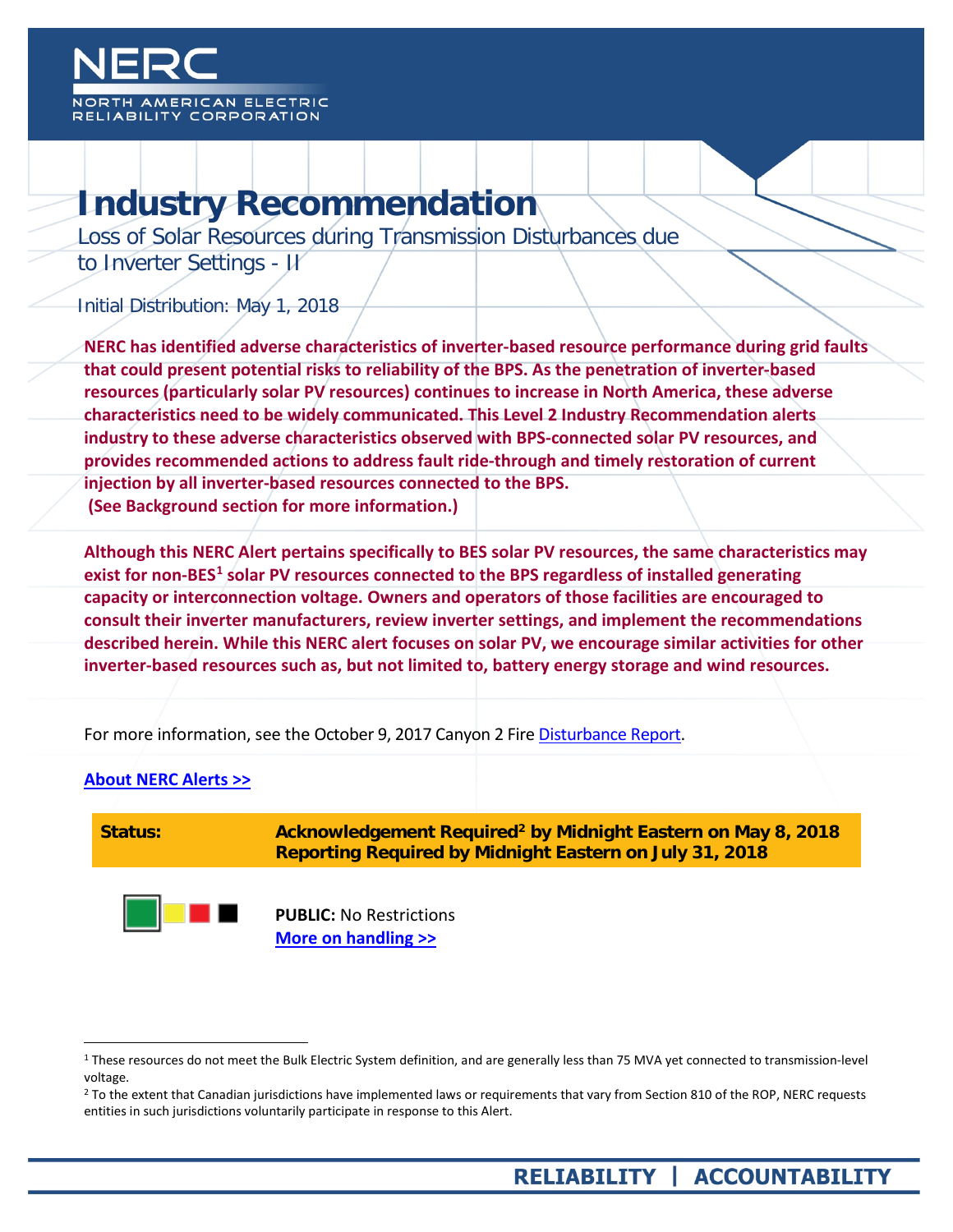## **NERC**

| <b>Instructions:</b>                      | This Level 2 Industry Recommendation provides specific actions that<br>registered entities should consider taking to respond to a particular issue.<br>Pursuant to Rule 810 of NERC's Rules of Procedure (ROP), NERC registered<br>entities shall 1) acknowledge receipt of this Industry Recommendation within<br>the NERC Alert System, and 2) report to NERC on the status of their activities<br>in relation to this recommendation as provided below. For U.S. entities, NERC<br>will compile the responses and report the results to the Federal Energy<br>Regulatory Commission (FERC). Information supplied by Canadian registered<br>entities will not be provided to FERC.<br>This recommendation is not the same as a Reliability Standard and your<br>organization will not be subject to penalties for a failure to implement.<br>Issuance of this recommendation does not replace or modify the<br>requirements of any approved Reliability Standard or excuse the prior failure<br>to follow the practices discussed in the recommendation if such failure<br>constitutes a violation of a Reliability Standard. |
|-------------------------------------------|---------------------------------------------------------------------------------------------------------------------------------------------------------------------------------------------------------------------------------------------------------------------------------------------------------------------------------------------------------------------------------------------------------------------------------------------------------------------------------------------------------------------------------------------------------------------------------------------------------------------------------------------------------------------------------------------------------------------------------------------------------------------------------------------------------------------------------------------------------------------------------------------------------------------------------------------------------------------------------------------------------------------------------------------------------------------------------------------------------------------------------|
|                                           |                                                                                                                                                                                                                                                                                                                                                                                                                                                                                                                                                                                                                                                                                                                                                                                                                                                                                                                                                                                                                                                                                                                                 |
| <b>Distribution:</b>                      | Initial Distribution: Balancing Authority, Generator Owner, Generator<br>Operator, Planning Coordinator, Reliability Coordinator, Transmission<br>Planner, Transmission Operator<br>Who else will get this alert? >>                                                                                                                                                                                                                                                                                                                                                                                                                                                                                                                                                                                                                                                                                                                                                                                                                                                                                                            |
| <b>Primary Interest</b><br><b>Groups:</b> | Generation Engineering, Generation Operations, System Operations-<br><b>Transmission Engineering, Transmission Planning</b>                                                                                                                                                                                                                                                                                                                                                                                                                                                                                                                                                                                                                                                                                                                                                                                                                                                                                                                                                                                                     |
| <b>Recommendations:</b>                   | As background, all recipients are advised to review the October 9, 2017,<br>Canyon 2 Fire Disturbance Report for more technical information and a<br>detailed description of the behavior (e.g., alternate modes of ride-through,<br>momentary cessation, voltage tripping) of inverter-based resources during the<br>type of event that led to the following recommendations.                                                                                                                                                                                                                                                                                                                                                                                                                                                                                                                                                                                                                                                                                                                                                  |
|                                           | <b>Generator Owners</b><br>Generator Owners of solar photovoltaic (PV) resources who are receiving this<br>Industry Recommendation should:<br>Recommendation 1a: Ensure that the dynamic model(s) being used accurately<br>represent the dynamic performance of the solar facilities. Refer to<br>the Modeling Notification published on this topic. If the inverters at the solar<br>facility use momentary cessation, update the dynamic model(s) to accurately<br>represent momentary cessation and provide the model(s) to the Transmission                                                                                                                                                                                                                                                                                                                                                                                                                                                                                                                                                                                 |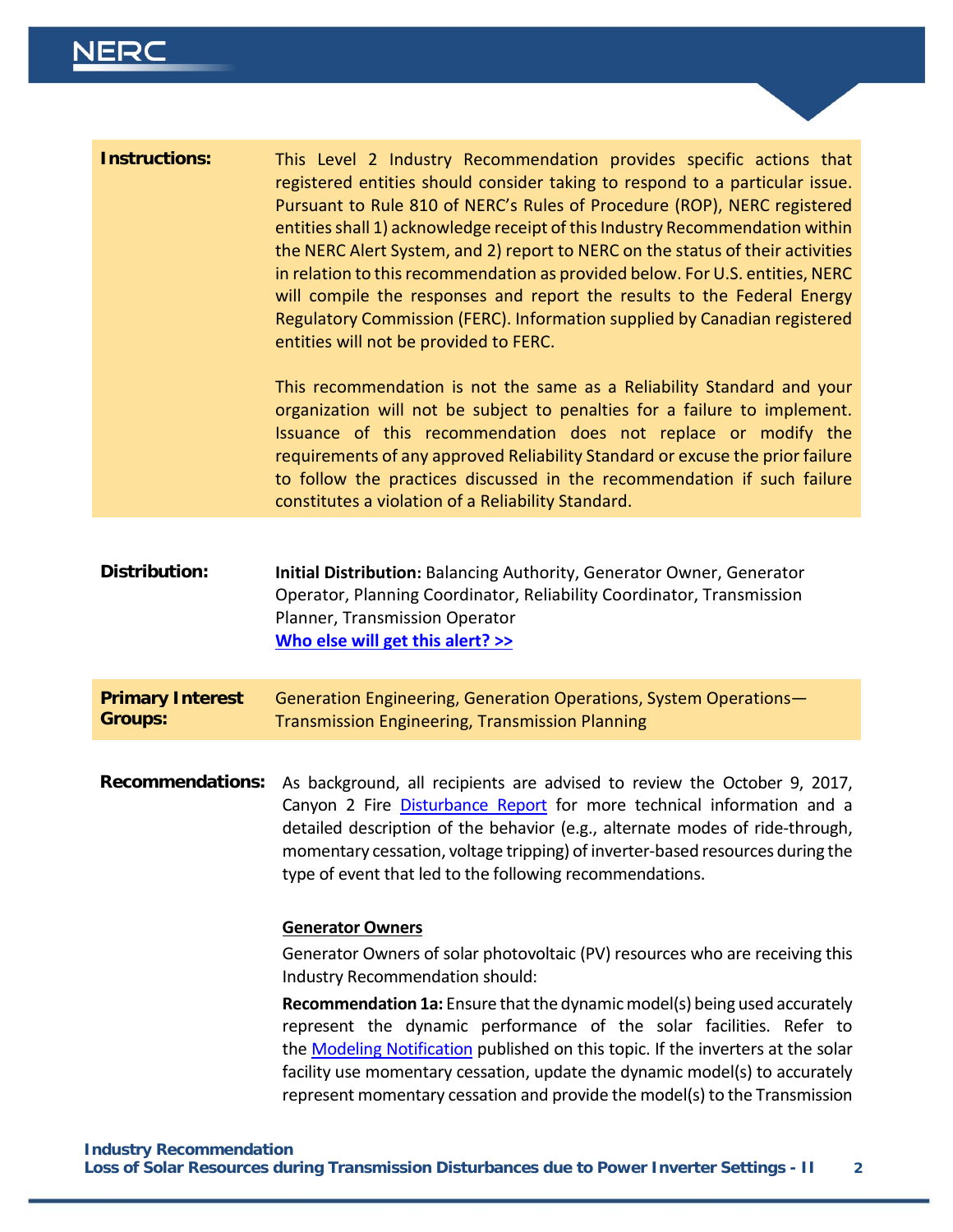Planner and Planning Coordinator (to support NERC Reliability Standard TPL-001-4 studies) and to the Reliability Coordinator, Transmission Operator, and Balancing Authority (in accordance with NERC Reliability Standards TOP-003- 3 and IRO-010-2). If no change is required in the model(s), a written notification that the previously provided model(s) accurately captures the dynamic behavior of the solar PV facility should be provided. Provide the updated model(s) or written notification of no change to the Transmission Planner, Planning Coordinator, Reliability Coordinator, Transmission Operator, and Balancing Authority as soon as possible but no later than July 31, 2018.

**Recommendation 1b:** Work with their inverter manufacturer(s) to identify the changes that can be made to eliminate momentary cessation of current injection to the greatest extent possible, consistent with equipment capability. For inverters where momentary cessation cannot be eliminated entirely (i.e., by using another form of ride-through mode), identify the changes that can be made to momentary cessation settings that result in:

- a. Reducing the momentary cessation low voltage threshold to the lowest value possible.
- b. Increasing the momentary cessation high voltage threshold to the highest value possible, at least higher than the NERC Reliability Standard PRC-024-2 voltage ride-through curve levels.
- c. Reducing the recovery delay (time between voltage recovery and start of current injection) to the smallest value possible (i.e., on the order of 1-3 electrical cycles).
- d. Increasing the active power ramp rate upon return from momentary cessation to at least 100% per second, unless specific reliability studies have demonstrated otherwise.

Provide these proposed changes, and an accompanying proposed dynamic model, to their Transmission Planner and Planning Coordinator. GOs should provide these proposed models, according to their Transmission Planners'/Planning Coordinators' procedures for modifying existing facilities, as soon as possible but no later than July 31, 2018. Make the proposed changes to equipment settings once the Transmission Planner/Planning Coordinator approves or disapproves the changes (based on Recommendation 6b).

**Recommendation 2:** Ensure that inverter restoration from momentary cessation is not impeded by plant-level control ramp rates. This could involve adding a short delay before the plant-level controller resumes sending power commands to the individual inverters after voltage recovers and the inverters re-enter continuous operation range.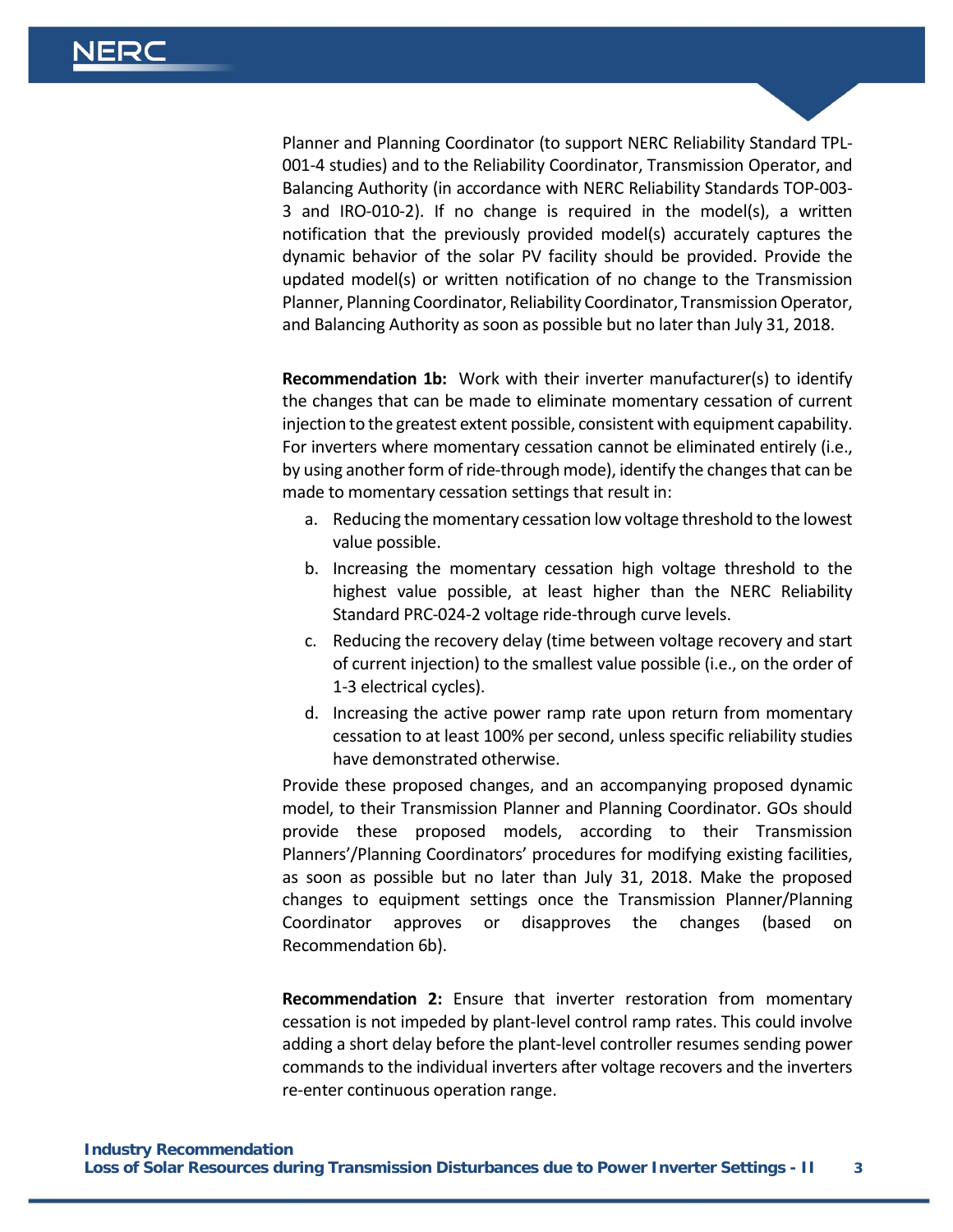**Recommendation 3:** Coordinate with their inverter manufacturer(s) to set inverter voltage trip settings using the following principles:

- a. The region outside the "No Trip Zone" of the voltage (and frequency) ride-through curves of NERC Reliability Standard PRC-024-2 does not state that it is a "Must Trip Zone".<sup>[3](#page-3-0)</sup>
- b. Inverter voltage trip settings should be based on physical equipment limitations to protect the inverter, as necessary. The PRC-024-2 voltage ride-through curve defines the baseline level of voltage trip settings rather than specifying required trip settings.<sup>[4](#page-3-1)</sup>
- c. Refer to Figure 2.4, Pg. 15 of the Canyon 2 Fire [Disturbance Report](https://www.nerc.com/pa/rrm/ea/October%209%202017%20Canyon%202%20Fire%20Disturbance%20Report/900%20MW%20Solar%20Photovoltaic%20Resource%20Interruption%20Disturbance%20Report.pdf) for additional guidance on recommended transient overvoltage ridethrough. It is preferable to avoid instantaneous tripping coupled with an unfiltered voltage measurement that could cause inverters to trip for transient (sub-cycle) overvoltages the inverter could withstand without tripping.

**Recommendation 4:** Consult with their inverter manufacturer(s) and their PV panel manufacturer(s) to implement inverter DC reverse current protection settings based on equipment limitations, such that the resource will not trip unnecessarily during high voltage transients on the BPS.

**Recommendation 5:** Provide responses to the questions in this NERC Alert to their Reliability Coordinator, Balancing Authority, Transmission Operator, Planning Coordinator, and Transmission Planner as soon as possible but no later than July 31, 2018.

### **Transmission Planners, Planning Coordinators, Transmission Operators, and Reliability Coordinators**

Transmission Planners, Planning Coordinators, Transmission Operators, and Reliability Coordinators who are receiving this Industry Recommendation should:

**Recommendation 6a:** Track, retain, and use the updated dynamic model(s) (and any other pertinent information gathered from this NERC Alert) of existing resource performance that are supplied by the Generator Owners to perform assessments and system analyses to identify any potential reliability

<span id="page-3-1"></span>**Industry Recommendation**

 $\overline{a}$ 

**Loss of Solar Resources during Transmission Disturbances due to Power Inverter Settings - II 4**

<span id="page-3-0"></span><sup>&</sup>lt;sup>3</sup> See NERC Standards Committee meeting package for July 19, 2017 meeting, agenda item 15. [https://www.nerc.com/comm/SC/Agenda%20Highlights%20and%20Minutes/SC%20Agenda%20Package\\_July192017.pdf](https://www.nerc.com/comm/SC/Agenda%20Highlights%20and%20Minutes/SC%20Agenda%20Package_July192017.pdf)  $^{4}$  *Id*.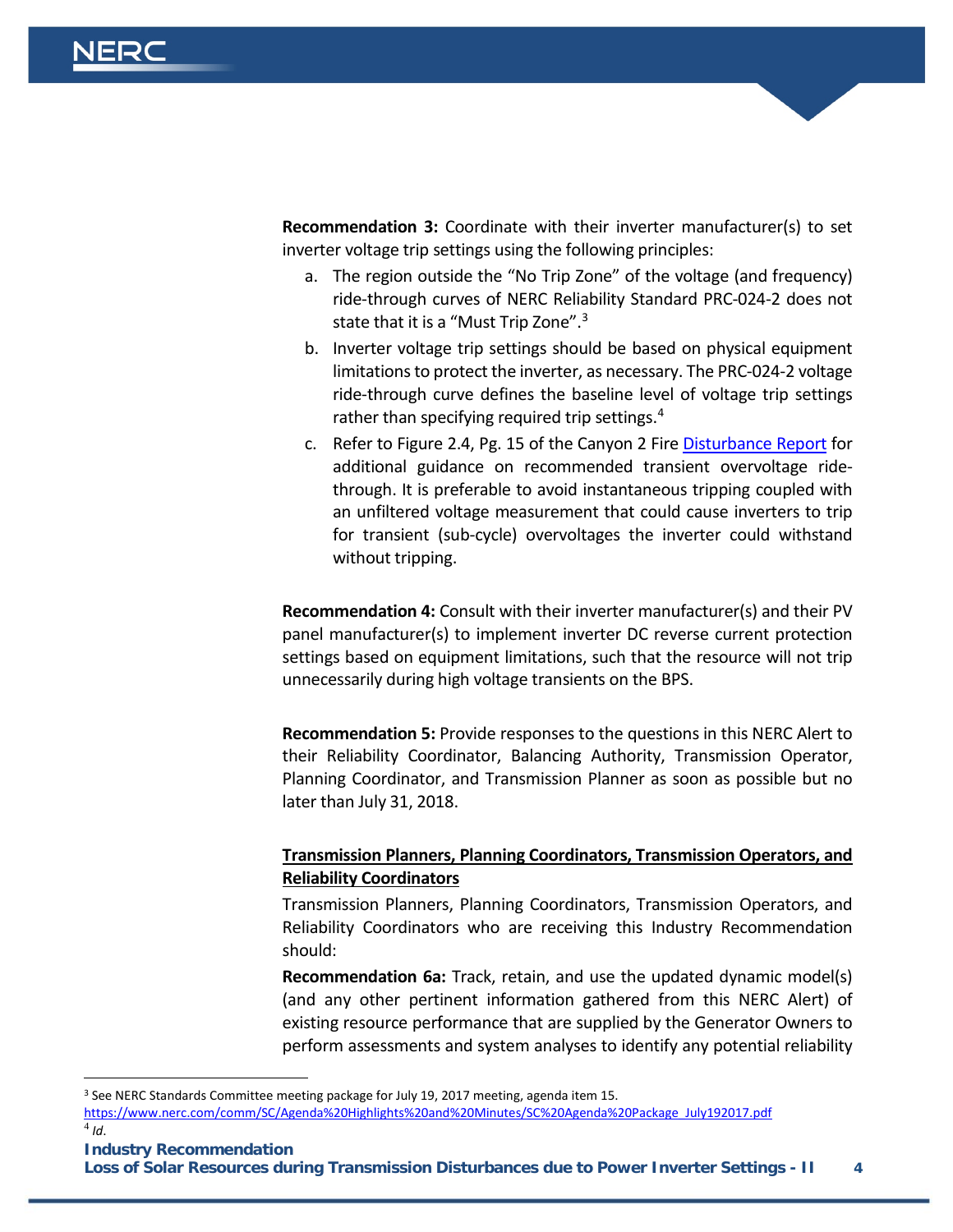$\overline{a}$ 

risks related to instability, cascading, or uncontrolled separation as soon as possible but no later than December 7, 2018, with notification to their Regional Entity that these studies are complete. For updated models received after July 31, 2018, assessments and system analyses should be performed within 120 calendar days.

**Recommendation 6b:** Track, retain, and analyze the proposed dynamic model(s) supplied by the Generator Owners that indicate their proposed changes (based on Recommendation 1b) to eliminate momentary cessation to the extent possible. Based on the analysis, approve or disapprove the potential changes based on reliability risks related to instability, cascading, or uncontrolled separation as soon as possible but no later than December 7, 2018, with notification to their Regional Entity that these studies are complete. For updated models received after July 31, 2018, assessments and system analyses should be performed within 120 calendar days.

**Reporting Instructions:** Initial acknowledgement of receipt is require[d2](#page-0-0) by **May 8, 2018 Midnight Eastern**  via the NERC Alert System. Responses to the questions below are require[d2](#page-0-0) to be submitted via the NERC Alert System by **July 31, 2018 Midnight Eastern**. Once a response has been submitted, follow-up or update responses will not be required.

> The questions below seek data pursuant to Section 800 of the ROP to support NERC's evaluation of actions taken in response to this Alert and of risks to reliability presented by the identified issues.<sup>5</sup> Plant and inverter information, for example, will enable NERC to track responses, including actions taken in response to this NERC Alert, and to evaluate the extent of conditions associated with the identified issues. Confidential Information should be labeled appropriately per the dropdown option in the **Data Submission Worksheet**. [6](#page-4-1) Confidential Information shall be protected in accordance with the provisions of Section 1500 of the ROP. As emphasized in Section 810, for example, NERC's report to FERC regarding actions taken in response to this Alert will include "appropriate protection for Confidential Information or Critical Energy Infrastructure Information.["7](#page-4-2)

<span id="page-4-0"></span><sup>5</sup> *See*, Section 810 of the ROP stating, "Members of NERC and Bulk Power System owners, operators, and users shall provide NERC with detailed and timely operating experience information and data."; *see also*, Section 804 of the ROP stating, "To carry out the reviews and assessments of the overall reliability of the interconnected Bulk Power Systems, the Regional Entities and other entities shall provide sufficient data and other information requested by NERC in support of the annual long-term and seasonal assessments and any special reliability assessments."

<span id="page-4-2"></span><span id="page-4-1"></span><sup>6</sup> *See*, Section 810 of the ROP; *and* Section 804 of the ROP stating, "Some of the data provided for these reviews and assessment may be considered confidential from a competitive marketing perspective, a Critical Energy Infrastructure Information perspective, or for other purposes. Such data shall be treated in accordance with the provisions of Section 1500 – Confidential Information." 7 Section 810(5) of the ROP.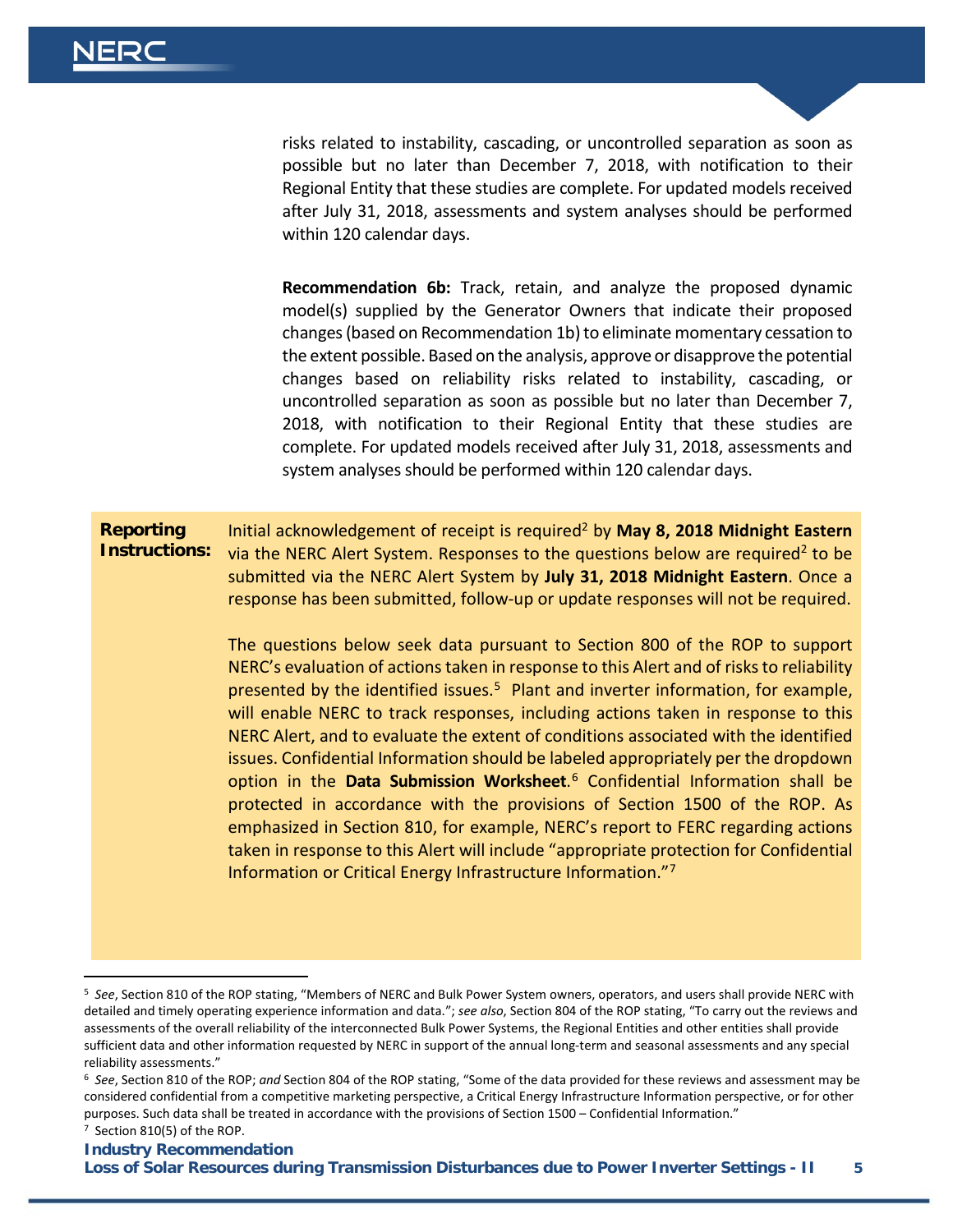

A valid response in the NERC Alert System consists of the following three steps by the submitting entity:

- 1) Acknowledgement of Alert
- 2) Submission of Response
- 3) Approval of Response

The NERC Alert System contains menu options for each of the above commands that are available to authorized individuals upon login. **A response will not be considered valid until all three steps have been completed.**

**All Generator Owners, Generator Operators, Reliability Coordinators, Balancing Authorities, Transmission Operators, Planning Coordinators, and Transmission Planners are required to acknowledge receipt of this Alert and respond as applicable.**

**Contact information for each Region, necessary for the status updates detailed in Recommendations 6a and 6b, is listed below:**

- **WECC: [alerts@wecc.biz](mailto:alerts@wecc.biz)**
- **TRE: [rapa@texasre.org](mailto:rapa@texasre.org)**
- **SPP: [spprecompliance@spp.org](mailto:spprecompliance@spp.org)**
- **SERC: [Solar\\_Inverter\\_Alert@serc1.org](mailto:Solar_Inverter_Alert@serc1.org)**
- **RF: [NERCInverterAlert@rfirst.org](mailto:NERCInverterAlert@rfirst.org)**
- **NPCC: [SolarAlertII@npcc.org](mailto:SolarAlertII@npcc.org)**
- **MRO: [alerts@midwestreliability.org](mailto:alerts@midwestreliability.org)**
- **FRCC: [ea@frcc.com](mailto:ea@frcc.com)**

**If your entity is currently transitioning, or has transitioned, from SPP to a different NERC Region, respond to the Alert in the system using the SPP as your Region.**

**All Generator Owners (GOs) are required to respond to the following questions:**

**For GOs:** Do you own or operate any solar photovoltaic (PV) generating facilities that are registered in the Bulk Electric System (BES)? (Yes, No)

**For GOs that answered "Yes" to the question above, answer the following questions in the attached Data Submission Worksheet. Use the "Add Additional Document" link on the NERC Alert System response web page to submit the completed worksheet. Each row in the worksheet should represent a make and model of inverter at each solar PV facility identified.**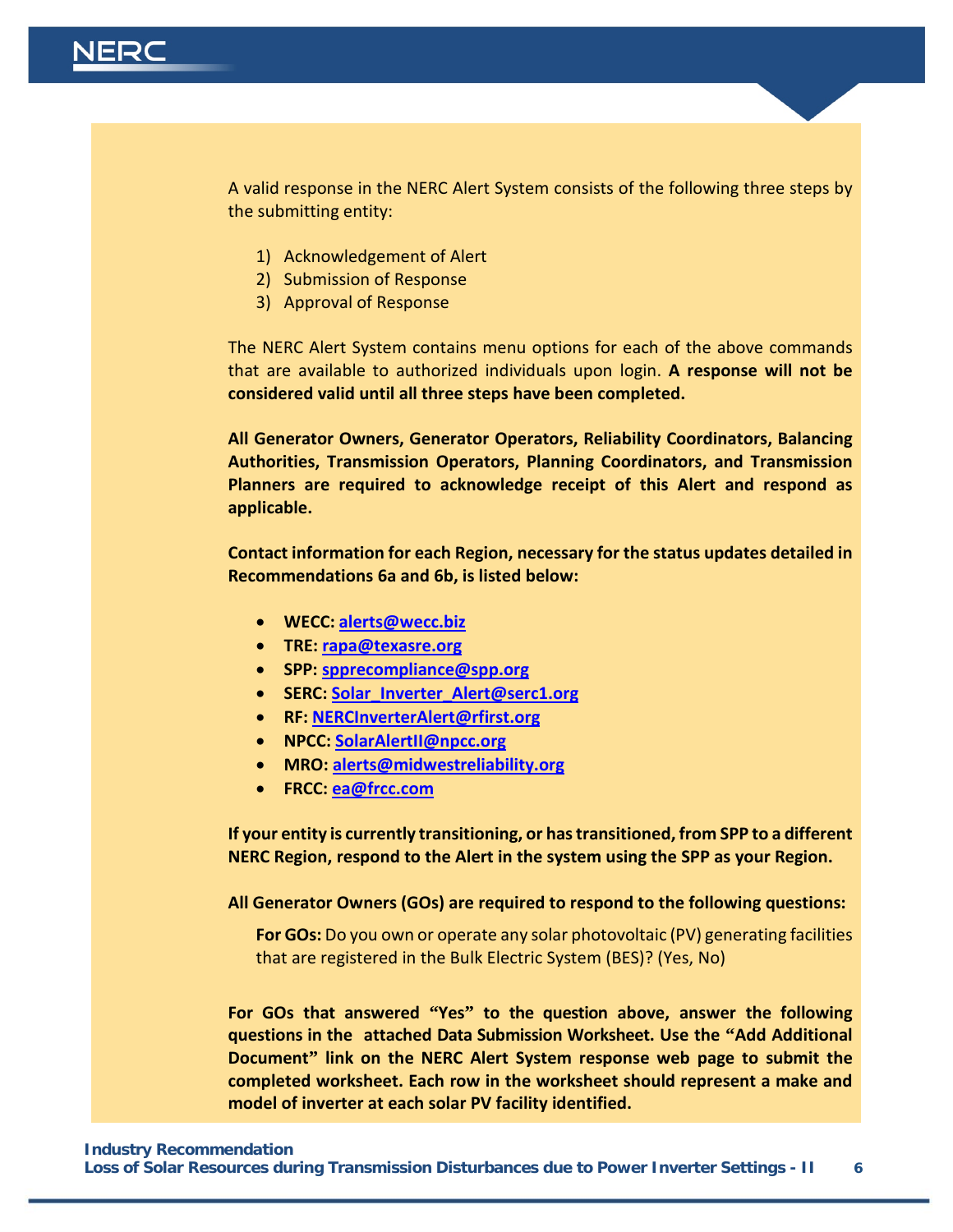- <span id="page-6-0"></span>Q1: Enter the EIA-[8](#page-6-1)60 Solar PV Plant Name.<sup>8</sup>
- Q2: Enter the EIA-860 Solar PV Plant Code.<sup>8</sup>
- Q3: Enter the EIA-860 Solar PV Plant Nameplate Capacity  $[MW]$ .<sup>[9](#page-6-2)</sup>
- Q4: Enter the inverter manufacturer name (use a different row for each manufacturer in plant).
- Q5: Enter the inverter model number (use a different row for each model of inverter for each manufacturer in plant).
- Q6: Enter the quantity of inverters for each make and model of inverter.
- Q7a: Enter the individual inverter nameplate MW rating for each make and model of inverter [MW].
- Q7b: Enter the individual inverter nameplate MVA rating for each make and model of inverter [MVA].
- Q8: Do the existing inverter settings use momentary cessation when voltage fall outside the continuous operating range? (Dropdown options)
- Q9a: If you answered "Yes" to (8), what is the existing low voltage momentary cessation voltage threshold? (Dropdown options - p.u. voltage)
- Q9b: If you answered "Yes" to (8), what is the existing high voltage momentary cessation voltage threshold? (Dropdown options - p.u. voltage)
- Q9c: If you answered "Yes" to (8), what is the existing time delay before the inverter begins injecting current after momentary cessation, once voltage has returned to within the momentary cessation voltage threshold(s)? (milliseconds)
- Q9d: If you answered "Yes" to (8), what is the existing active current ramp rate when recovering from momentary cessation? (% of nameplate rating/sec)
- Q10: Can the inverters be updated to COMPLETELY ELIMINATE the use of momentary cessation for these? (Dropdown options)
- Q11: If you answered "No" to (10), can you MAKE CHANGES TO the momentary cessation settings (see Recommendation #1b of this NERC Alert)? (Dropdown options)
- Q11a: If you answered "No" to (11), explain the rationale. (Open-ended response)
- Q12a: If you answered "Yes" to (11), what is the proposed low voltage momentary cessation threshold? (Dropdown options - p.u. voltage)
- Q12b: If you answered "Yes" to (11), what is the proposed high voltage momentary cessation threshold? Dropdown options - p.u. voltage)
- Q12c: If you answered "Yes" to (11), what is the proposed time delay before the inverter begins injecting current after momentary cessation, once voltage

**Industry Recommendation**

 $\overline{a}$ 

**Loss of Solar Resources during Transmission Disturbances due to Power Inverter Settings - II 7**

<span id="page-6-1"></span><sup>8</sup> If no EIA-860 data exists, use a unique plant name and plant code for each distinct solar PV facility.

<span id="page-6-2"></span><sup>9</sup> If no EIA-860 data exists, provide the equivalent plant nameplate capacity.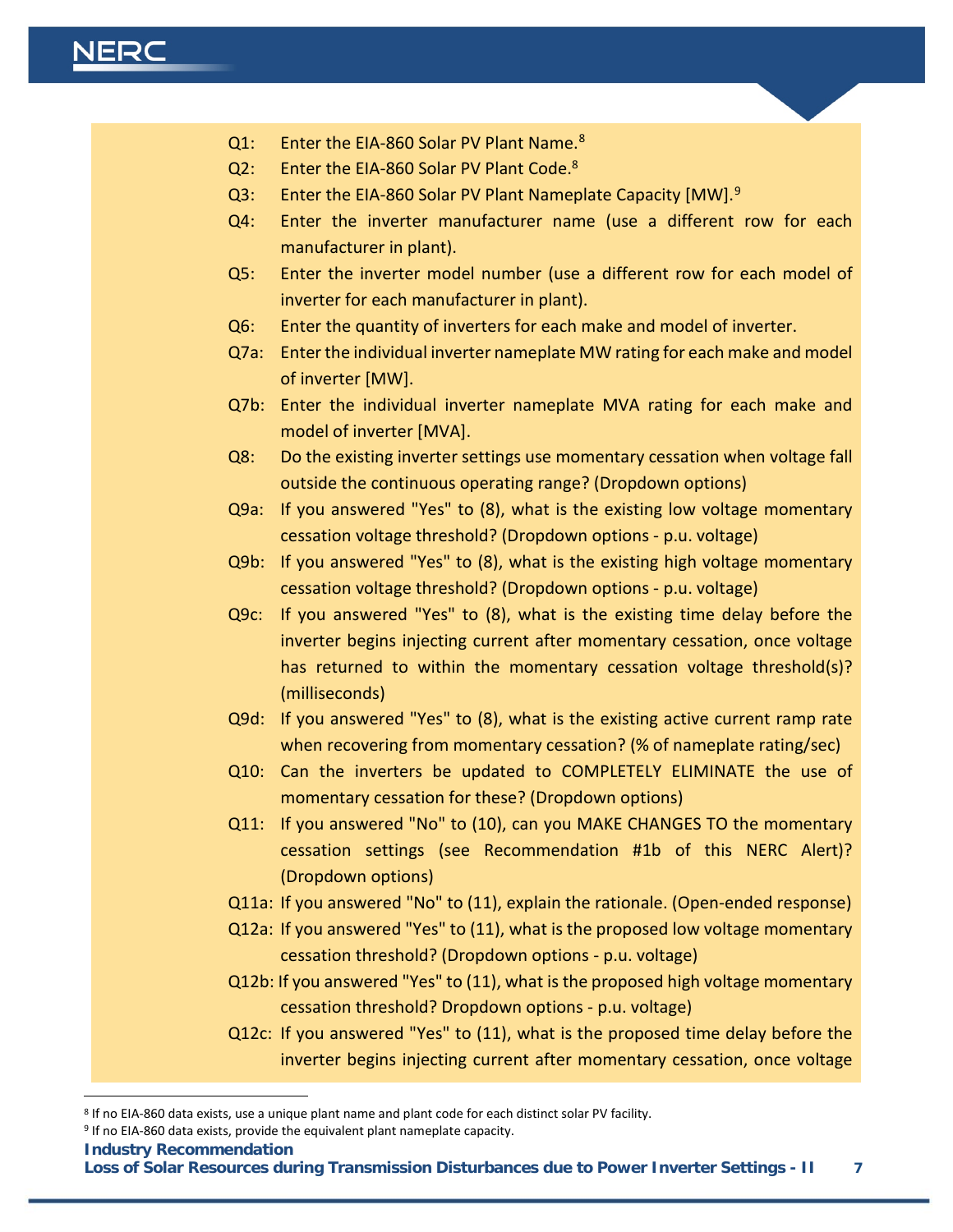has returned to within the momentary cessation voltage threshold(s)? (milliseconds)

- Q12d: If you answered "Yes" to (11), what is the proposed active current ramp rate when recovering from momentary cessation? (% of nameplate rating/sec)
- Q13: Which models were provided to the Transmission Planner, Planning Coordinator, Reliability Coordinator, and Transmission Operator based on Recommendations 1a and 1b? (Dropdown options)
- Q14: Complete the tables in the "Voltage Protection" tab for each inverter model specified for each plant. If no changes were made to voltage protection settings, provide existing settings only. (Complete "Voltage Protection" tab)
- Q15: Have you provided your response to the questions in this NERC Alert to your Reliability Coordinator, Balancing Authority, Transmission Operator, Planning Coordinator, and Transmission Planner? (Dropdown options)
- Q15a: If you answered "Planned" to (15), provide an expected date for submitting this information to the RC, BA, and TOP. (Enter date)
- Q16: Provide any additional comments or clarifications, as necessary. (Openended response)

**Background:** This Level 2 Industry Recommendation (NERC Alert) is a continuation of the Level 2 Industry Recommendation titled "Loss of Solar Resources during [Transmission Disturbances due to Inverter Settings"](https://www.nerc.com/pa/rrm/bpsa/Alerts%20DL/NERC%20Alert%20Loss%20of%20Solar%20Resources%20during%20Transmission%20Disturbance.pdf) issued on June, 20, 2017. That Level 2 Industry Recommendation explained that NERC had identified adverse characteristics exhibited by some inverter-based resources, particularly BPS-connected solar PV facilities. These resources were erroneously tripping based on instantaneously calculated frequency and also using an operating mode called momentary cessation (zero current injection) during fault events.

> NERC continues to analyze disturbances on the BPS that involve faults that result in the loss of solar PV generating resources. On October 9, 2017, the Canyon 2 Fire caused two transmission system faults that subsequently resulted in a reduction of solar PV generation of over 900 MW. Analysis of this event, and other BPS disturbances, has identified additional inverter characteristics that could potentially present a risk to BPS reliability. For more information on these recommendations, see the 900 MW Fault Induced Solar Photovoltaic Resource Interruption [Disturbance Report.](https://www.nerc.com/pa/rrm/ea/October%209%202017%20Canyon%202%20Fire%20Disturbance%20Report/900%20MW%20Solar%20Photovoltaic%20Resource%20Interruption%20Disturbance%20Report.pdf)

> Analyses of recent solar resource loss events have revealed that many inverters have overvoltage trip settings that are based solely on the NERC Reliability Standard PRC-024-2 overvoltage ride-through curve. While the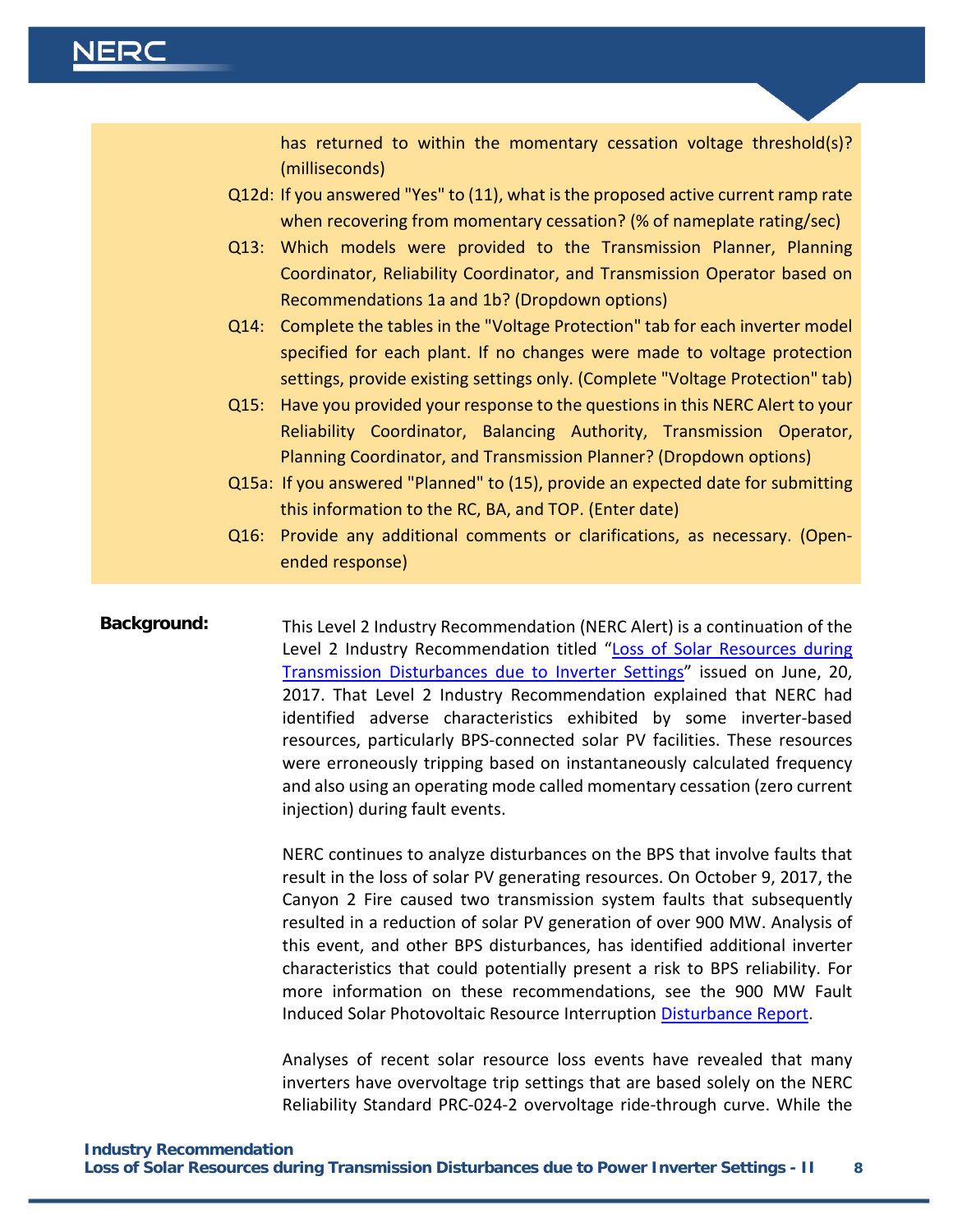curve allows for instantaneous tripping at 1.2 per unit voltage, some inverters may not be using filtering for the voltage sensing on their voltage protective trip functions. Instantaneous tripping coupled with an unfiltered voltage measurement can cause inverters to trip for transient (sub-cycle) overvoltage that the inverter could actually withstand without tripping. This unnecessary tripping presents a potential risk of widespread loss of inverterbased resources for a normally-cleared transmission fault. Generator Owners should work with their inverter manufacturers to ensure inverter overvoltage trip settings are set to avoid erroneously tripping for transient overvoltage conditions that the inverters can withstand without tripping. A suggested overvoltage tripping curve is included in the referenced report.

Analysis of these events has also revealed that many inverters are continuing to use momentary cessation. Stability studies have shown that widespread use of momentary cessation could pose a stability risk to the BPS. Generator Owners should eliminate the use of momentary cessation to the greatest extent possible for those inverters where it can be eliminated. Generator Owners whose inverters can be configured to inject current during low voltages should configure those inverters to do so. Generator Owners should consult with their Transmission Planner about prioritizing real or reactive current injection during low voltages. For those that that cannot eliminate the use of momentary cessation, Generator Owners should configure those inverters as per the recommendations outlined in this NERC Alert.

Inverters that must use momentary cessation should quickly return to their pre-disturbance current injection levels (restore output) once voltage has recovered. Guidance is provided in this Industry Recommendation as to how that recovery should occur to support BPS reliability. No intentional delay should be used upon recovery of current following momentary cessation. Analysis of the events has shown that some inverters are impeded from restoring output quickly after momentary cessation by the plant-level controller. Restoring output from momentary cessation is very different than the needs when normally dispatching a resource. System stability is dependent on post-fault response of inverter-based resources, and those resources should restore output very quickly following momentary cessation. Generator Owners with inverters that must use momentary cessation should review their inverter settings to ensure that current injection recovery following momentary cessation has no intentional, programmed delay. All controls, including plant-level ramp rate controls, should be coordinated so as not to impede the inverters from restoring output.